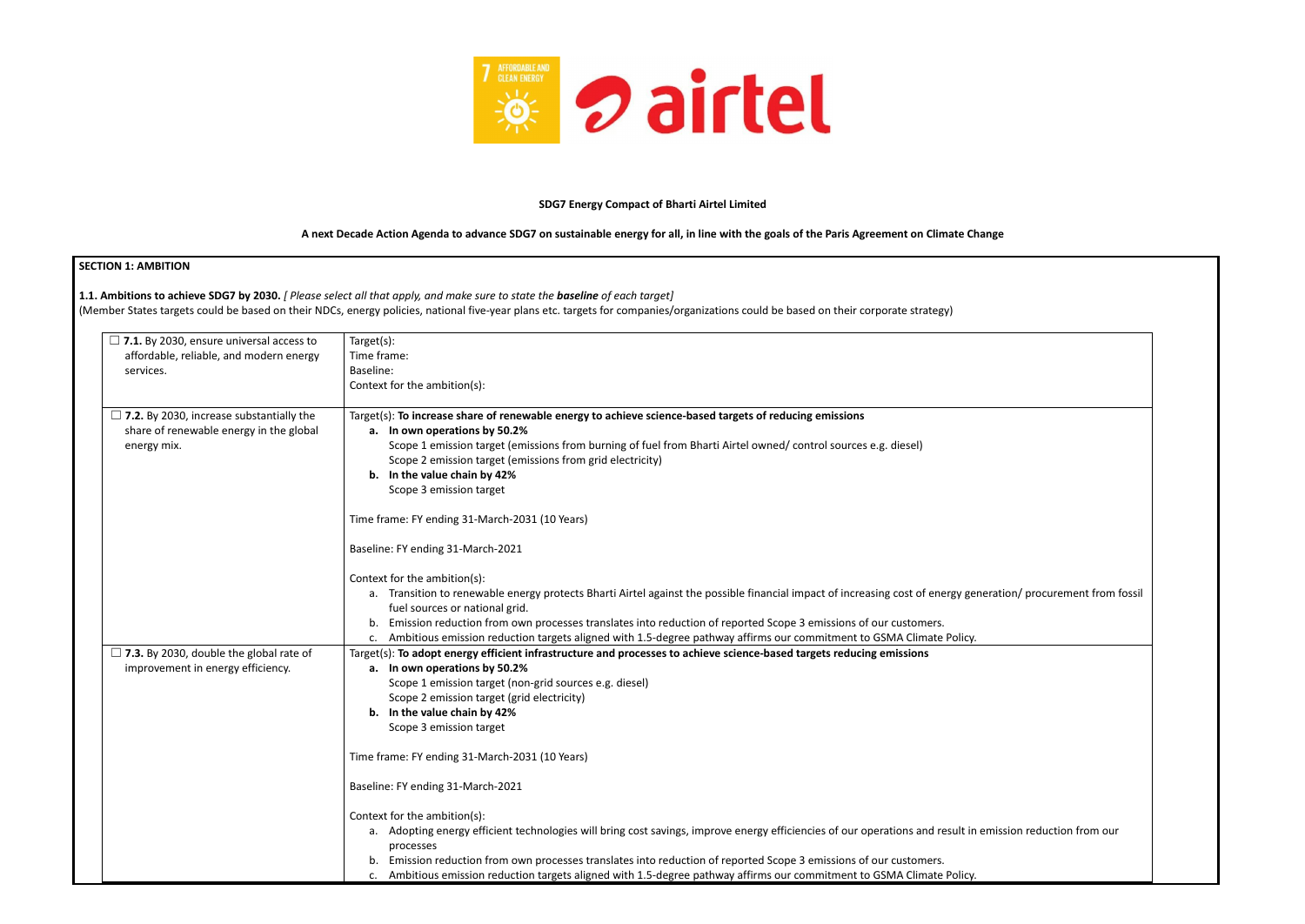| $\Box$ 7.a. By 2030, enhance international                                                                                                                                                     | Target(s):                                                                                                                                                           |  |  |  |  |
|------------------------------------------------------------------------------------------------------------------------------------------------------------------------------------------------|----------------------------------------------------------------------------------------------------------------------------------------------------------------------|--|--|--|--|
| cooperation to facilitate access to clean                                                                                                                                                      | Time frame:                                                                                                                                                          |  |  |  |  |
| energy research and technology, including                                                                                                                                                      | Baseline:                                                                                                                                                            |  |  |  |  |
| renewable energy, energy efficiency and                                                                                                                                                        | Context for the ambition(s):                                                                                                                                         |  |  |  |  |
| advanced and cleaner fossil-fuel                                                                                                                                                               |                                                                                                                                                                      |  |  |  |  |
| technology, and promote investment in                                                                                                                                                          |                                                                                                                                                                      |  |  |  |  |
| energy infrastructure and clean energy                                                                                                                                                         |                                                                                                                                                                      |  |  |  |  |
| technology.                                                                                                                                                                                    |                                                                                                                                                                      |  |  |  |  |
| $\Box$ 7.b. By 2030, expand infrastructure and                                                                                                                                                 | Target(s):                                                                                                                                                           |  |  |  |  |
| upgrade technology for supplying modern                                                                                                                                                        | Time frame:                                                                                                                                                          |  |  |  |  |
| and sustainable energy services for all in                                                                                                                                                     | Baseline:                                                                                                                                                            |  |  |  |  |
| developing countries, in particular least                                                                                                                                                      | Context for the ambition(s):                                                                                                                                         |  |  |  |  |
| developed countries, small island                                                                                                                                                              |                                                                                                                                                                      |  |  |  |  |
| developing States, and land-locked                                                                                                                                                             |                                                                                                                                                                      |  |  |  |  |
| developing countries, in accordance with                                                                                                                                                       |                                                                                                                                                                      |  |  |  |  |
| their respective programs of support.                                                                                                                                                          |                                                                                                                                                                      |  |  |  |  |
|                                                                                                                                                                                                |                                                                                                                                                                      |  |  |  |  |
|                                                                                                                                                                                                | 1.2. Other ambitions in support of SDG7 by 2030 and net-zero emissions by 2050. [Please describe below e.g., coal phase out or reforming fossil fuel subsidies etc.] |  |  |  |  |
| Target(s): To reach Net Zero                                                                                                                                                                   |                                                                                                                                                                      |  |  |  |  |
| Time frame: FY ending 31-March-2051 (30 Years)                                                                                                                                                 |                                                                                                                                                                      |  |  |  |  |
| Baseline: FY ending 31-March-2021                                                                                                                                                              |                                                                                                                                                                      |  |  |  |  |
| Context for the ambition(s):                                                                                                                                                                   |                                                                                                                                                                      |  |  |  |  |
| 1. Adopting energy efficient technologies will bring cost savings, improve energy efficiencies of our operations and result in emission reduction from our processes                           |                                                                                                                                                                      |  |  |  |  |
|                                                                                                                                                                                                |                                                                                                                                                                      |  |  |  |  |
| 2. Transition to renewable energy protects Bharti Airtel against the possible financial impact of increasing cost of energy generation/ procurement from fossil fuel sources or national grid. |                                                                                                                                                                      |  |  |  |  |
|                                                                                                                                                                                                |                                                                                                                                                                      |  |  |  |  |
| 3. Emission reduction from own processes translates into reduction of reported Scope 3 emissions of our customers.                                                                             |                                                                                                                                                                      |  |  |  |  |
|                                                                                                                                                                                                |                                                                                                                                                                      |  |  |  |  |
| 4. Adoption of onsite renewable energy will contribute to meeting countries nation wide target for installed RE capacity.                                                                      |                                                                                                                                                                      |  |  |  |  |
|                                                                                                                                                                                                |                                                                                                                                                                      |  |  |  |  |
| 5. Ambitious emission reduction targets aligned with 1.5 degree pathway affirms our commitment to GSMA Climate Policy.                                                                         |                                                                                                                                                                      |  |  |  |  |
|                                                                                                                                                                                                |                                                                                                                                                                      |  |  |  |  |

# **SECTION 2: ACTIONS TO ACHIEVE THE AMBITION**

2.1. Please add at least one key action for each of the elaborated ambition(s) from section 1. *[Please add rows as needed].*

| Description of action (please specify for which ambition from Section 1)                                                                              | Start and en |
|-------------------------------------------------------------------------------------------------------------------------------------------------------|--------------|
| Target 7.2: To increase share of renewable energy to achieve science-based targets of reducing emissions                                              | 2021 - 2031  |
| Action: Install renewable energy sources such as solar, wind projects, purchase renewable power from open access, make power purchase agreements with |              |
| renewable energy suppliers                                                                                                                            |              |
| Description of action (please specify for which ambition from Section 1)                                                                              | Start and en |
| Target 7.3: To adopt energy efficient infrastructure and processes to achieve science-based targets reducing emissions                                | 2021 - 2031  |
| Action: Improve energy efficiency, optimize to reduce energy consumption                                                                              |              |
|                                                                                                                                                       |              |

| ational grid.                     |  |
|-----------------------------------|--|
|                                   |  |
|                                   |  |
|                                   |  |
|                                   |  |
| Start and end date<br>2021 - 2031 |  |
| Start and end date<br>2021 - 2031 |  |
|                                   |  |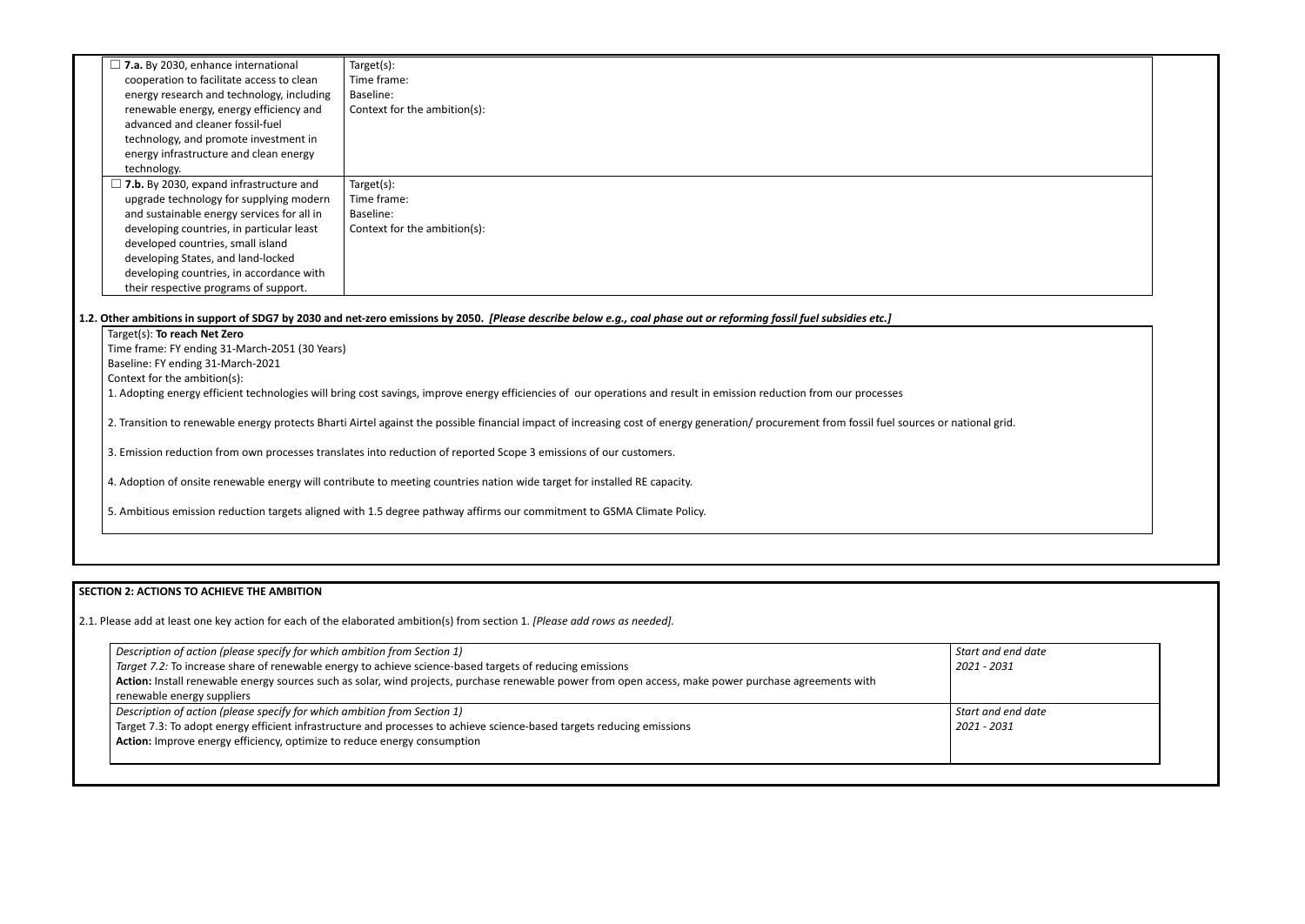## **SECTION 3: OUTCOMES**

3.1*.* Please add at least one measurable and time-based outcome for **each** of the actions from section 2. *[Please add rows as needed].*

| Outcome                                                                                                                                                                                        | Date   |
|------------------------------------------------------------------------------------------------------------------------------------------------------------------------------------------------|--------|
| Target 7.2: To increase share of renewable energy to achieve science-based targets of reducing emissions (Scope1 and Scope 2 by 50.2% and Scope 3 by 42%)                                      |        |
| Target 7.3: To adopt energy efficient infrastructure and processes to achieve science-based targets of reducing emissions (Scope1 and Scope 2 by 50.2% and Scope 3 by 42%)                     | $31-N$ |
| <b>Outcomes:</b> Reduction in use of fossil fuels and transition to clean renewable energy sources, improved energy efficiency thereby reducing consumption, reduced CO <sub>2</sub> emissions |        |
| Meets SDG 7: Affordable and clean energy   SDG 8: Decent work and economic growth   SDG 9: Industry, innovation and infrastructure<br>SDG 13: Climate Action                                   |        |

| Date                                              |
|---------------------------------------------------|
| 31-March-2031                                     |
|                                                   |
|                                                   |
|                                                   |
|                                                   |
|                                                   |
|                                                   |
|                                                   |
| ent of integrated energy plans and                |
|                                                   |
|                                                   |
|                                                   |
|                                                   |
|                                                   |
|                                                   |
|                                                   |
|                                                   |
|                                                   |
|                                                   |
|                                                   |
|                                                   |
|                                                   |
|                                                   |
|                                                   |
|                                                   |
|                                                   |
| gy will ensure further<br>s source of energy cost |
|                                                   |
| for creation, R&D, availably                      |
| vize entrepreneurs to innovate                    |
|                                                   |

# **SECTION 4: REQUIRED RESOURCES AND SUPPORT**

4.1. Please specify required finance and investments for **each** of the actions in section 2.

Finances will be required to infrastructure update, and energy efficient processes, monitoring and reporting. Subsidy/ incentives for renewable energy deployment.

4.2. [For countries only] In case support is required for the actions in section 2, please select from below and describe the required support and specify for which action. [Examples of support for Member States could include: Access to low-cost affordable debt through strategic de-risking instruments, capacity building in data collection; development *energy transition pathways; technical assistance, etc.]*

| $\Box$ Financing                          | Description |
|-------------------------------------------|-------------|
| $\Box$ In-Kind contribution               | Description |
| $\Box$ Technical Support                  | Description |
| $\Box$ Other/Please specify   Description |             |
|                                           |             |

# **SECTION 5: IMPACT**

5.1. Countries planned for implementation including number of people potentially impacted.

India

5.2. Alignment with the 2030 Agenda for Sustainable Development – Please describe how **each** of the actions from section 2 impact advancing the SDGs by 2030. *[up to 500 words, please upload supporting strategy documents as needed]*

|  |                           | SDG impacted     |                       |                                                                                                                                    |
|--|---------------------------|------------------|-----------------------|------------------------------------------------------------------------------------------------------------------------------------|
|  | Target 7.2: To increase   | <b>SDG</b>       | <b>Details</b>        | How action will ensure advancing of SDGs by 2030                                                                                   |
|  | share of renewable energy | SDG <sub>7</sub> | Affordable and clean  | Investment in infrastructure and processes to enhance production and availability of Renewable Energy will ensure further          |
|  | to achieve science-based  |                  | energy                | investment by energy companies in clean energy production and increase in production will make this source of energy cost          |
|  | targets of reducing       |                  |                       | efficient and affordable.                                                                                                          |
|  | emissions (Scope1 and     | SDG <sub>8</sub> | Decent work and       | Investment in infrastructure and processes with create more jobs in our value chain in our eco system for creation, R&D, availably |
|  | Scope 2 by 50.2% and      |                  | economic growth       | and support for Renewable energy sources                                                                                           |
|  | Scope $3$ by $42\%$ )     | SDG <sub>9</sub> | Industry, innovation, | Higher demand will trigger more investment for generation of Renewable energy sources and incentivize entrepreneurs to innovate    |
|  |                           |                  | and infrastructure    | and provide more viable solutions and products.                                                                                    |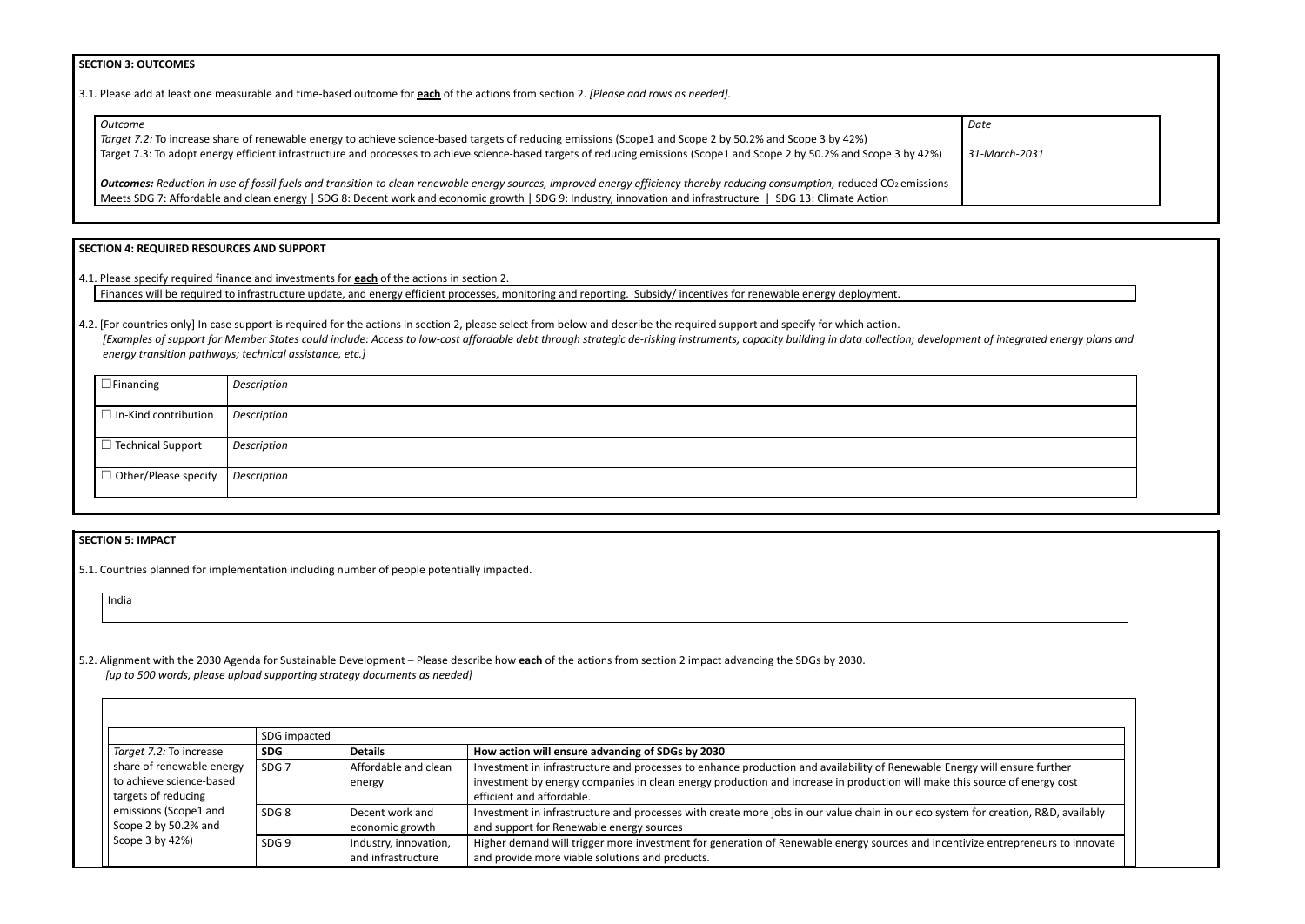|  | SDG <sub>13</sub> | Climate Action | Focus to increase share of Renewable Sources of energy will ensure reduction of fossil fuel based energy and thus will ensure lesser<br>CO2 emissions. |
|--|-------------------|----------------|--------------------------------------------------------------------------------------------------------------------------------------------------------|
|  |                   |                |                                                                                                                                                        |
|  | $l$ CDC imported. |                |                                                                                                                                                        |

| <b>JUY IIIIIJALICU</b> |                                             |                  |                           |                                                                                                                                  |
|------------------------|---------------------------------------------|------------------|---------------------------|----------------------------------------------------------------------------------------------------------------------------------|
|                        | Target 7.3: To adopt energy                 | <b>SDG</b>       | <b>Details</b>            | How action will ensure advancing of SDGs by 2030                                                                                 |
|                        | efficient infrastructure and                | SDG <sub>8</sub> | Decent work and economic  | Investment in infrastructure and processes will create more jobs in our value chain in our eco system for creation, Research and |
|                        | processes to achieve                        |                  | growth                    | Development and availability and support for Renewable energy sources                                                            |
|                        | science-based targets of                    | SDG <sub>9</sub> | Industry, innovation, and | Higher demand for energy efficient equipment, technologies and processes will trigger more investment in it and incentivize      |
|                        | reducing emissions (Scope1                  |                  | infrastructure            | entrepreneurs to innovate and provide more viable solutions and products.                                                        |
|                        | and Scope 2 by 50.2% and<br>Scope 3 by 42%) | SDG 13           | <b>Climate Action</b>     | Focus on energy efficiency will encourage reduced use of fossil fuel-based energy and thus will ensure lesser CO2 emissions.     |
|                        |                                             |                  |                           |                                                                                                                                  |

## 5.3. Alignment with Paris Agreement and net-zero by 2050 - Please describe how each of the actions from section 2 align with the Paris Agreement and national NDCs (if applicable) and su *[up to 500 words, please upload supporting strategy documents as needed]*

I. Stepping up ambition and accelerating action - Increase contribution of and accelerate the implementation of the SDG7 targets in support of the 2030 Agenda for Sustainable Developn I. 1. Does the Energy Compact strengthen and/or add a target, commitment, policy, action related to SDG7 and its linkages to the other SDGs that results in a higher cumulative impac ☒Yes ☐No

Adopted targets are science-based targets and aligned with 1.5 degree pathway. It will help India meet its Nationally Determined Contribution at the CoP21 Paris Agreement: Achieve 40% share of non-fossil-fuel based installed power generation capacity by 2030

1.3. Does the Energy Compact consider inclusion of key priority issues towards achieving SDG7 by 2030 and the net-zero emission goal of the Paris Agreement by 2050 - as defied by lat *outcome of the Technical Working Groups?* ☒Yes ☐No

II. Alignment with the 2030 agenda on Sustainable Development Goals - Ensure coherence and alignment with SDG implementation plans and strategies by 2030 as well as national deve

II.1. Has the Energy Compact considered enabling actions of SDG7 to reach the other sustainable development goals by 2030?  $\boxtimes$  Yes  $\Box$  No

II.2. Does the Energy Compact align with national, sectoral, and/or sub-national sustainable development strategies/plans, including SDG implementation plans/roadmaps?  $\boxtimes$  Yes  $\Box$ N

Reduce its share of emissions intensity of its GDP by 33-35% over 2005 levels by 2030

## **SECTION 6: MONITORING AND REPORTING**

6.1. Please describe how you intend to track the progress of the proposed outcomes in section 3. Please also describe if you intend to use other existing reporting frameworks to track progress of the proposed outcomes in s

Yearly reporting as part of Integrated Report/ Sustainability Report published by the Company.

## **SECTION 7: GUIDING PRINCIPLES CHECK LIST**

Please use the checklist below to validate that the proposed Energy Compact is aligned with the guiding principles.

*I.2. Does the Energy Compact increase the geographical and/or sectoral coverage of SDG7 related efforts?* ☐Yes ☒No

*II.3. Has the Energy Compact considered a timeframe in line with the Decade of Action?* ☒Yes ☐No

III. Alignment with Paris Agreement and net-zero by 2050 - Ensure coherence and alignment with the Nationally Determined Contributions, long term net zero emission strategies.

| and thus will ensure lesser                                    |
|----------------------------------------------------------------|
|                                                                |
|                                                                |
| creation, Research and                                         |
| in it and incentivize                                          |
| ser CO2 emissions.                                             |
|                                                                |
|                                                                |
| upport the net-zero emissions by 2050.                         |
|                                                                |
|                                                                |
|                                                                |
| gress on the proposed outcomes.                                |
|                                                                |
|                                                                |
|                                                                |
|                                                                |
| nent for Paris Agreement<br>t compared to existing frameworks? |
| test global analysis and data including the                    |
| elopment plans and priorities.                                 |
| N٥                                                             |
|                                                                |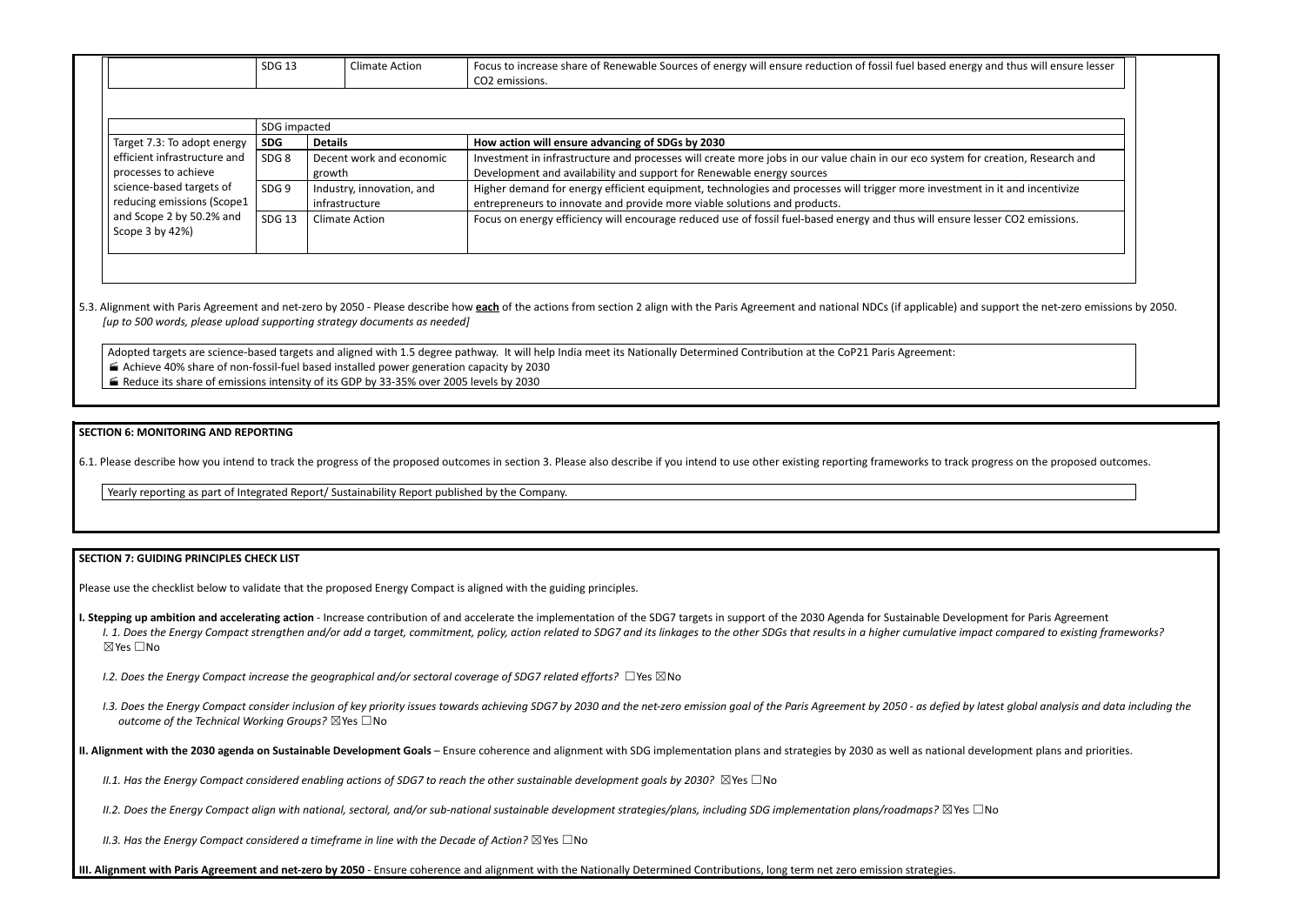III.1. Has the Energy Compact considered a timeframe in line with the net-zero goal of the Paris Agreement by 2050?  $\boxtimes$  Yes  $\Box$  No

*III.2. Has the Energy Compact considered energy-related targets and information in the updated/enhanced NDCs?* ☒Yes ☐No

III.3. Has the Energy Compact considered alignment with reaching the net-zero emissions goal set by many countries by 2050?  $\boxtimes$  Yes  $\Box$  No

IV. Leaving no one behind, strengthening inclusion, interlinkages, and synergies - Enabling the achievement of SDGs and just transition by reflecting interlinkages with other SDGs.

*IV.1. Does the Energy Compact include socio-economic impacts of measures being considered?* ☒Yes ☐No

*IV.2. Does the Energy Compact identify steps towards an inclusive, just energy transition?* ☒Yes ☐No

IV.3. Does the Energy Compact consider measures that address the needs of the most vulnerable groups (e.g. those impacted the most by energy transitions, lack of energy access)?  $\boxtimes$  Yes  $\Box$  No

V. Feasibility and Robustness - Commitments and measures are technically sound, feasible, and verifiable based a set of objectives with specific performance indicators, baselines, targets and data sources as needed.

V.1. Is the information included in the Energy Compact based on updated quality data and sectoral assessments, with clear and transparent methodologies related to the proposed measures?  $\boxtimes$  Yes  $\Box$  No

V.2. Has the Energy Compact considered inclusion of a set of SMART (specific, measurable, achievable, resource-based and time based) objectives?  $\boxtimes$  Yes  $\Box$  No

V.3. Has the Energy Compact considered issues related to means of implementation to ensure feasibility of measures proposed (e.g. cost and financing strategy, technical assistant needs and partnerships, policy and regulato *gaps, data and technology)?* ⊠Yes □No

| ⊿ Government                               | $\Box$ Local/Regional Government        | $\Box$ Multilateral body /Intergove |
|--------------------------------------------|-----------------------------------------|-------------------------------------|
| $\Box$ Non-Governmental Organization (NGO) | $\Box$ Civil Society organization/Youth | $\Box$ Academic Institution /Scien  |
| $\boxtimes$ Private Sector                 | $\Box$ Philanthropic Organization       | $\Box$ Other relevant actor         |

### **SECTION 8: ENERGY COMPACT GENERAL INFORMATION**

8.1. Title/name of the Energy Compact

#### Bharti Airtel Limited

8.2. Lead entity name (for joint Energy Compacts please list all parties and include, in parenthesis, its entity type, using entity type from below)

Bharti Airtel Limited

8.3. Lead entity type

#### 8.4. Contact Information

Niti Mittal, Head Compliance and Sustainability, [niti.mittal@airtel.com](mailto:niti.mittal@airtel.com)

8.5. Please select the geographical coverage of the Energy Compact

☐Africa ☒Asia and Pacific ☐Europe ☐Latin America and Caribbean ☐North America ☐West Asia ☐Global

8.6. Please select the Energy Compact thematic focus area(s)

☐ Energy Access ☒ Energy Transition ☒ Enabling SDGs through inclusive just Energy Transitions ☐ Innovation, Technology and Data ☐ Finance and Investment.

ernmental Organization

ntific Community